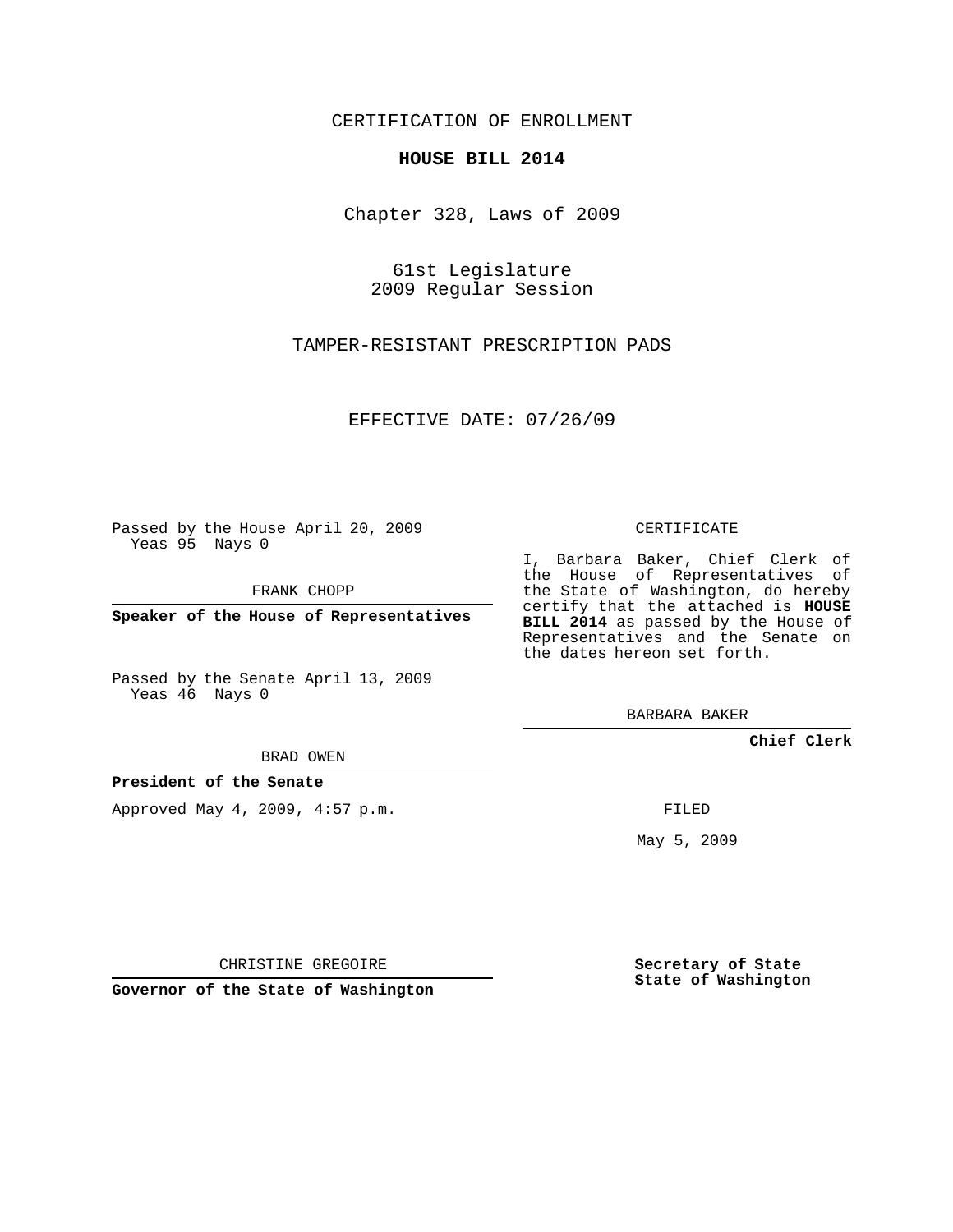## **HOUSE BILL 2014** \_\_\_\_\_\_\_\_\_\_\_\_\_\_\_\_\_\_\_\_\_\_\_\_\_\_\_\_\_\_\_\_\_\_\_\_\_\_\_\_\_\_\_\_\_

\_\_\_\_\_\_\_\_\_\_\_\_\_\_\_\_\_\_\_\_\_\_\_\_\_\_\_\_\_\_\_\_\_\_\_\_\_\_\_\_\_\_\_\_\_

## AS AMENDED BY THE SENATE

Passed Legislature - 2009 Regular Session

**State of Washington 61st Legislature 2009 Regular Session By** Representatives Kelley, Ericksen, Green, and Morrell

Read first time 02/06/09. Referred to Committee on Health Care & Wellness.

 AN ACT Relating to tamper-resistant prescription pads; and adding a new section to chapter 18.64 RCW.

BE IT ENACTED BY THE LEGISLATURE OF THE STATE OF WASHINGTON:

 NEW SECTION. **Sec. 1.** A new section is added to chapter 18.64 RCW to read as follows:

 (1) Effective July 1, 2010, every prescription written in this state by a licensed practitioner must be written on a tamper-resistant prescription pad or paper approved by the board.

 (2) A pharmacist may not fill a written prescription from a licensed practitioner unless it is written on an approved tamper- resistant prescription pad or paper, except that a pharmacist may provide emergency supplies in accordance with the board and other insurance contract requirements.

 (3) If a hard copy of an electronic prescription is given directly to the patient, the manually signed hard copy prescription must be on approved tamper-resistant paper that meets the requirements of this section.

(4) For the purposes of this section, "tamper-resistant